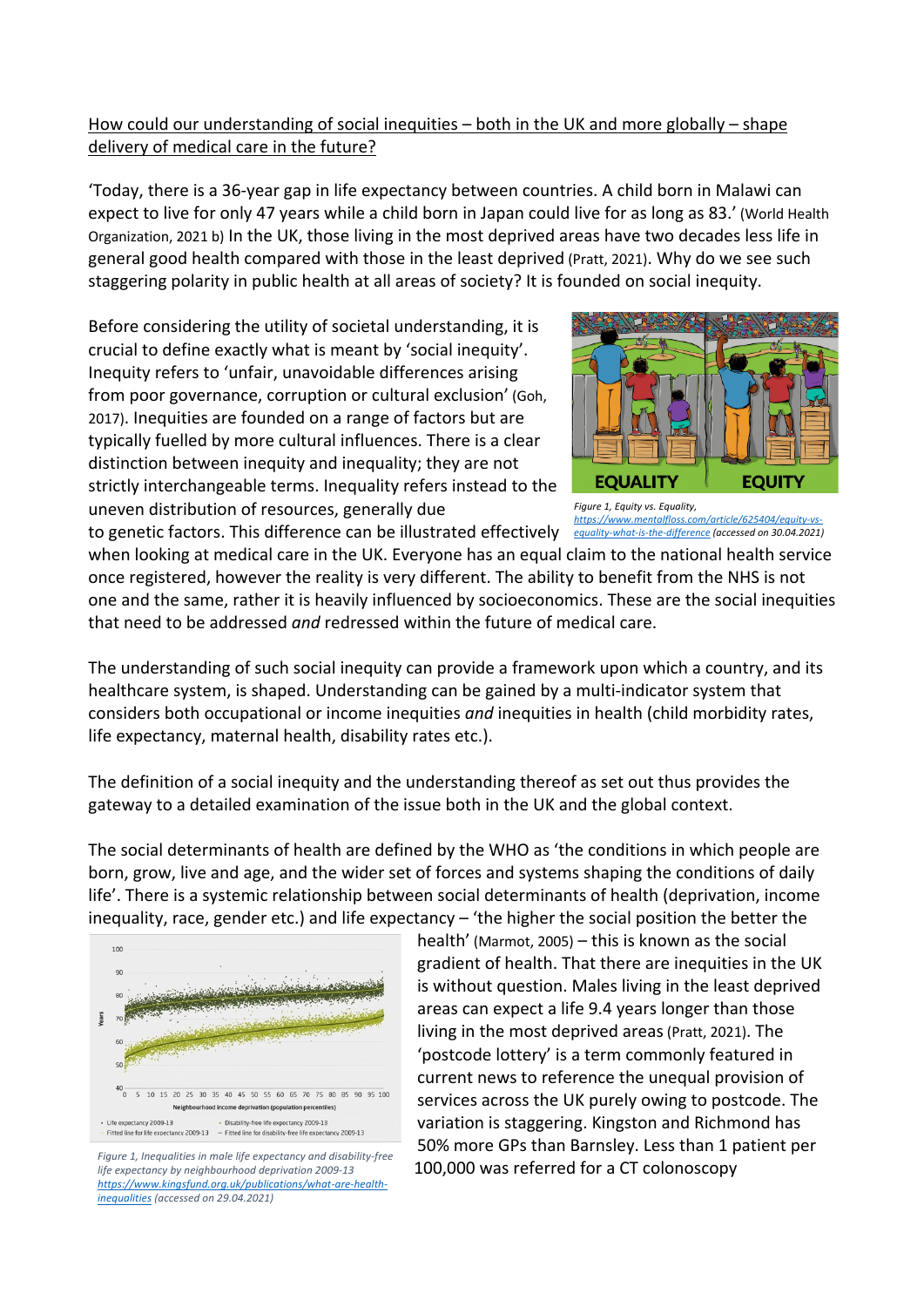(a procedure crucial to the diagnosis of bowel cancer) in Southampton, compared to 59 patients per 100,000 in Fareham and Gosport just half an hour's drive away. A hospital in Hillingdon admitted eight of ten patients with acute stroke to a stroke unit, whilst a hospital in Wyre Forest admitted only two (The Medical Technology Group, 2017), rapid access to care can have a huge impact on stroke patients. The imaginary line which dissects England into two economically, socially, culturally, and environmentally different halves is more real than it might appear. Those living in the north of England have a 20% higher risk of dying aged under 75 (Buchan, 2017); despite having greater health needs, the north receives a lower proportion of funds.

The NHS is built upon the value of healthcare that is free at the point of delivery. It is fundamental that it should provide equity of care and access to patients regardless of their home address. But how can the UK strive to shrink such extensive gaps in the delivery of medical care? How does our understanding and recognition of a social gradient of health inspire fresh courses of action?

The understanding of what social inequities the UK is faced with and where they are most prevalent enables a more bespoke and localised approach to the delivery of care. When considering an institution as complex as a public health service, reconfiguration is a challenge which increasingly grows to mean budget cuts, lower pay, and a downgrade in standard of service. This does not have to be the case. To truly tackle disparities across the UK, developments in medical care should take a less blanket approach. Change should instead be driven locally and regionally. If local leaders and residents build relationships with NHS management or national Government to address specifically where and how advancement to healthcare is necessary, effective strategies can be both constructed and implemented. A report partnered with the NHS Confederation (The NHS Confederation, 2013) recommends that a political consensus on clinically driven change should be established. It advocates that 'Politicians need to join with patient groups, clinicians and managers to highlight the potential benefits of change, where the evidence is strong, and promote the realised impact it has on care.' Social inequities have created a need for future medical care in the UK to differ regionally and tackle local goals. The NHS can no longer take a one size fits all approach.

Proportionate universalism is a principle coined by Marmot whereby 'all actions are universal, but with a scale and intensity that is proportionate to the level of disadvantage' (Marmot, 2010). An approach like this could shape the future delivery of medical care. In a society with such gaps in healthcare, we will need to adopt a 'sliding scale' based on deprivation and level of need to mitigate inequities. Inequities cannot be fully addressed and ultimately eradicated if progress is solely centred on the worst or best off.

The need for understanding of social inequities is yet more acute in the global context. There are already theoretical plans in place for the future delivery of global medical care, such as the Millennium Development Goals set in place by the World Health Organization (the 'WHO'). Universal health coverage is defined by the WHO as 'ensuring that all people have access to needed health services (including prevention, promotion, treatment, rehabilitation and palliation) of sufficient quality to be effective whilst also ensuring that the use of these services does not expose the user to financial hardship'. (World Health Organization, 2021 c). It has become the major target for many countries in terms of public health and is an objective which is shaping forthcoming healthcare.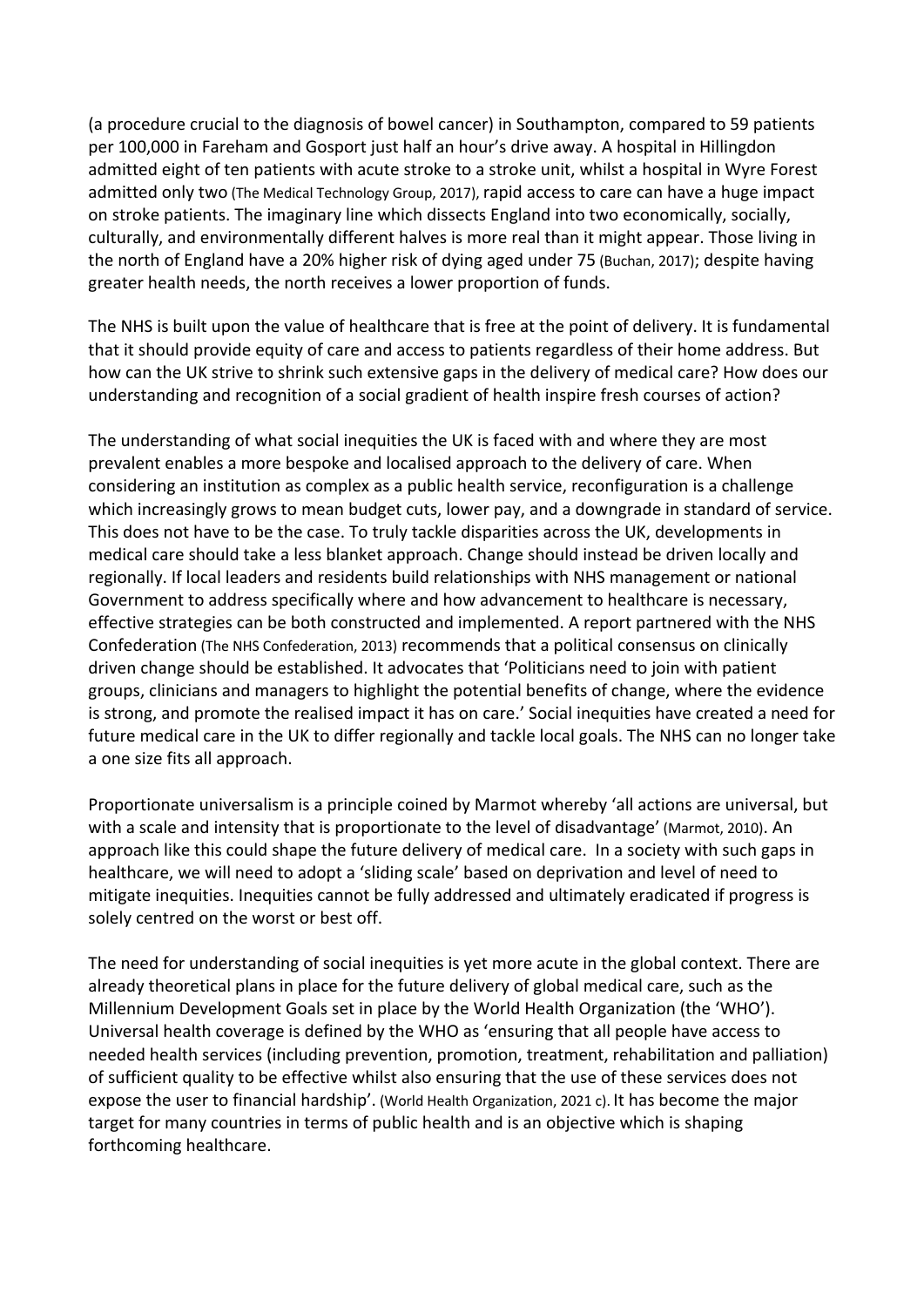We have reached a point in the worldwide development to medicine, where focus must be given to reaching the most vulnerable populations. Technology is rapidly coming to the forefront of medicine in more developed countries. Advances such as artificial intelligence, VR, trackers, 3D printing or robotics(The Medical Futurist, 2020) are beginning to play a huge role in shaping the future delivery of medical care. However, many countries are still struggling to control unresolved infectious epidemics or to eliminate deaths from illnesses deemed easy to cure. Roughly 1 in 5 children who die before the age of 5 (the majority being from South Asia and sub-Saharan Africa), die of diarrhoea (Banerjee and Duflo, 2011). A standardised plan of care cannot and will not be the solution in a world of such obvious social inequity. One example of how understanding social inequities can influence the delivery of medical care is the immunisation scheme set up by Seva Mandir in Udaipur, India. The idea was to offer each person who attended for immunisation, 2 pounds of dal (a staple food for the region), and a set of stainless-steel plates for completing the course (Banerjee and Duflo, 2011). This incentive proved not only to be effective, boosting immunisation rate to 7x what it was initially, but also inexpensive as increased efficiency meant a reduced price per immunisation. Small successes like these can be replicated at different levels globally as we continue to shape medical care around social inequity. Differences in levels of poverty and levels of education enable a different approach to be taken. Innovative methods of improving access to existing medicine will be just as pivotal as new technology.

The COVID-19 pandemic has uncovered huge social inequities across the globe. Pre-existing inequities have acutely affected Black, Asian and minority ethnic members of society across an array of areas. Female job loss rates due to the coronavirus are roughly 1.8 times higher than male job loss rates (Madgavkar, et al., 2020). The understanding of such inequities has led to the use of new technologies. By way of example only, the concept of telehealth has seen substantial progress

when used to face the threat of coronavirus. Telehealth is the 'delivery of health care services, where patients and providers are separated by distance'. It capitalises on applied science to combat inequity and provides quality medical care to those living in rural, remote, and vulnerable areas (World Health Organization, 2016 a). As displayed in figure 3 it is a system steadily growing in use as the world of medicine develops.



*Figure 3, Global Telehealth Market Size https://greenm.io/data-challenges-in-telehealth/ (accessed on 01.05.2021)*

US firm Zipline began couriering blood and drugs to

Rwanda in 2016. Since the onset of the Covid 19 pandemic it has expanded its services and delivered PPE and other medical resources to vulnerable communities in North Carolina in hopes of increasing equitable access to care and the utilisation of telehealth across the state. The service consists of drones delivering supplies via parachute to minimise the need of any additional infrastructure, with the intention of eventually delivery directly to patients' homes. The company has continued work in Ghana, providing contactless transportation of test samples between rural locations and city-based laboratories (Meisenzahl, 2020).

Advances in technology such as this have the power to either catapult those suffering at the hands of social inequities into modern-day medicine, or only further widen the international gaps in standard of healthcare. Global governance must take care in the future to harness the benefits of technology but also regulate the power it presents. In the coming years as we begin the recovery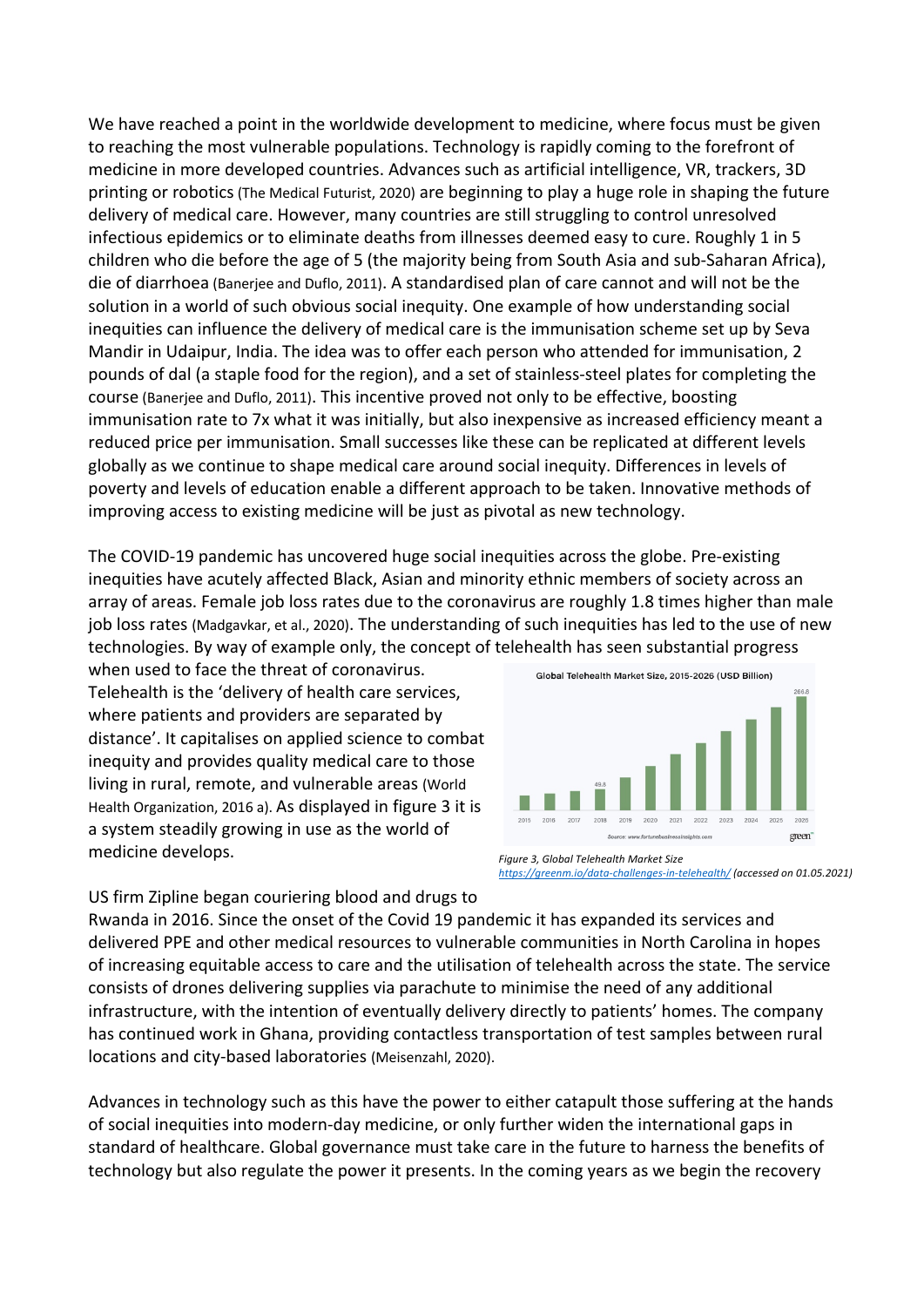period post-pandemic, social inequities will have been reshaped and global governance / medical organisations will face immense economic and logistical pressure; they must endeavour to harness the benefits of technology but also monitor it in terms of its ramifications of social inequities.

'The Future of Health Care is Human' (Block, 2019). Changes to primary care could be a solution to mitigating social inequities. Delivery of medical care will begin to take a more proactive rather than reactive approach. Many current healthcare systems, including the NHS and Canadian Medicare, are not designed to prevent the onset of disease but instead to deal with ill health when it presents. They are reliant on patients being able to contact the system as and when they have noticeable symptoms(Wise, et al., 2016). Understanding inequities allows measures to be taken to prevent illnesses rather than simply treat them when they occur. As previously discussed, everyone does not have equitable access to medical attention: lack of education may cause a patient's symptoms to go unnoticed; those living in remote locations have further to travel for a simple diagnosis; financial limitations can be barriers to care access. The existence of inequities requires a patient-centred approach to health care that better understands the needs of individual patients and communities. Understanding social inequities shapes a future focused on holistic delivery of medical care, where patients are treated as a whole person and according to their own social situation.

Ultimately, understanding and prioritising social inequities is essential to tackle healthcare needs, both in the UK and on a global scale. They shape a system where measures to mitigate and adapt to disparities become integrated into health programmes and services at the primary and secondary level. The extraordinary medical and scientific success represented by the development and rollout of Covid 19 vaccines within an incredibly short period of time demonstrates the incredible advances in medical knowledge and application. But without the understanding of social inequities, whatever advancement there has been in medical knowledge and care cannot be expeditiously and fairly delivered.

## Bibliography

Banerjee, A. and Duflo, E. (2011) *Poor Economics*, Public Affairs New York Block, J (2019) *The Future of Healthcare is Human: How a Holistic Approach to Chronic Condition Management Can Impact Patient Outcomes.* [Online] Available at: https://www.bigfootbiomedical.com/blog/the-future-of-health-care-is-human-howa-holistic-approach-to-chronic-condition-management-can-impact-patient-outcomes [Accessed 2 May 2021] Buchan, I. (2017) 'Time to address the north-south health divide' *The University of Manchester Magazine* [Online] Available at: https://www.manchester.ac.uk/discover/magazine/opinion/time-to-address-thenorth-south-health-divide/ [Accessed 29 April 2021] Goh, S. (2017) 'Immorality of action on inequality', *British Medical Journal* [Online]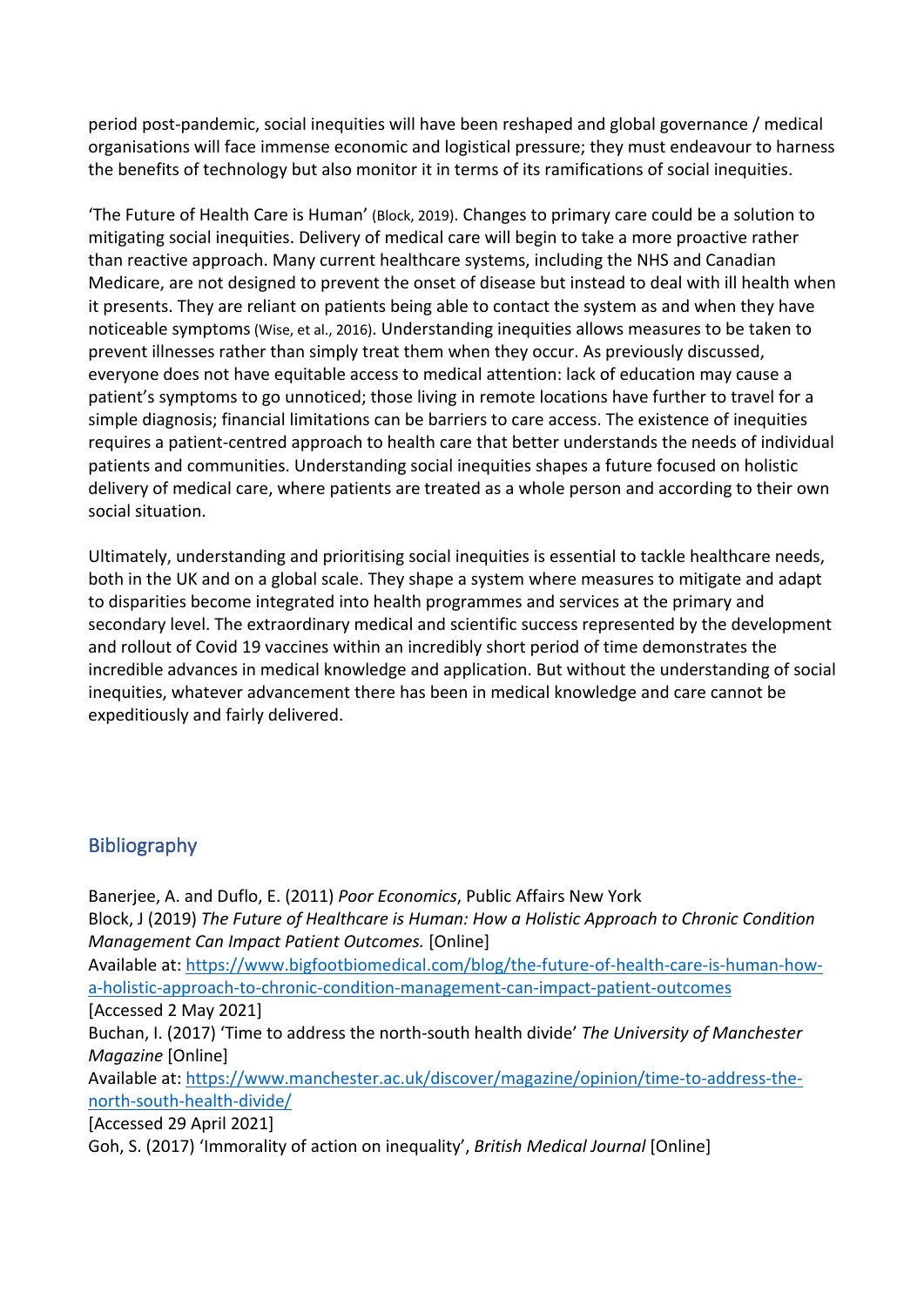Available at: https://www.bmj.com/content/356/bmj.j556/rr-

8#:~:text=%22Inequity%20and%20inequality%3A%20these%20terms,a%20result%20of%20genetic %20or

[Accessed 30 April 2021]

Madgavkar, A. et al. (2020) *Covid-19 and gender equality: Countering the regressive effects*  [Online]

Available at: https://www.mckinsey.com/featured-insights/future-of-work/covid-19-and-genderequality-countering-the-regressive-effects

[Accessed 1 May 2021]

Marmot, M. (2010) *Fair Society, Healthy lives. The Marmot Review.* [Online]

Available at: https://www.parliament.uk/globalassets/documents/fair-society-healthy-lives-fullreport.pdf

[Accessed 29 April 2021]

Marmot, M. (2005) *Social determinants of Health.* 2nd edn. Oxford: Oxford University Press Meisenzahl, M. (2020) *These drones drop PPE and COVID-19 test samples to medical facilities using tiny parachutes – here's how it works.* [Online]

Available at: https://www.businessinsider.com/zipline-drones-deliver-masks-for-coronavirusdoctors-2020-6?r=US&IR=T

[Accessed 1 May 2021]

Pratt, M. (2021) *Health state life expectancies by national deprivation deciles, England: 2017 to 2019,* Office for National Statistics [Online]

Available at:

https://www.ons.gov.uk/peoplepopulationandcommunity/healthandsocialcare/healthinequalities /bulletins/healthstatelifeexpectanciesbyindexofmultipledeprivationimd/2017to2019

[Accessed 29 April 2021]

The Medical Futurist, (2020) *10 Ways Technology is Changing Healthcare* [Online] Available at: https://medicalfuturist.com/ten-ways-technology-changing-healthcare/# [Accessed 30 April 2021]

The Medical Technology Group, (2017) *The NHS postcode lottery – alive and well still?* [Online] Available at: https://mtg.org.uk/wp-content/uploads/2017/08/The-North-South-NHS-divide-howwhere-you-are-not-what-you-need-dictates-your-care-FINAL-low-res.pdf

[Accessed 29 April 2021]

The NHS Confederation, (2013) *Changing care, improving quality.* [Online] Available at: https://www.nhsconfed.org/-

/media/Confederation/Files/Publications/Documents/Changing-care-improving-quality.pdf [Accessed 29 April 2021]

Wise, A. et al. (2016) *Transforming health: Shifting from reactive to proactive and predictive care.*  [Online]

Available at: https://www.marsdd.com/news/transforming-health-shifting-from-reactive-toproactive-and-predictive-care/

[Accessed 2 May 2021]

World Health Organization (2016) a. *Telehealth* [Online]

Available at: https://www.who.int/gho/goe/telehealth/en/

[Accessed 1 May 2021]

World Health Organization (2021) b. *Fact File on Health Inequities* [Online]

Available at: https://www.who.int/sdhconference/background/news/facts/en/

[Accessed 30 April 2021]